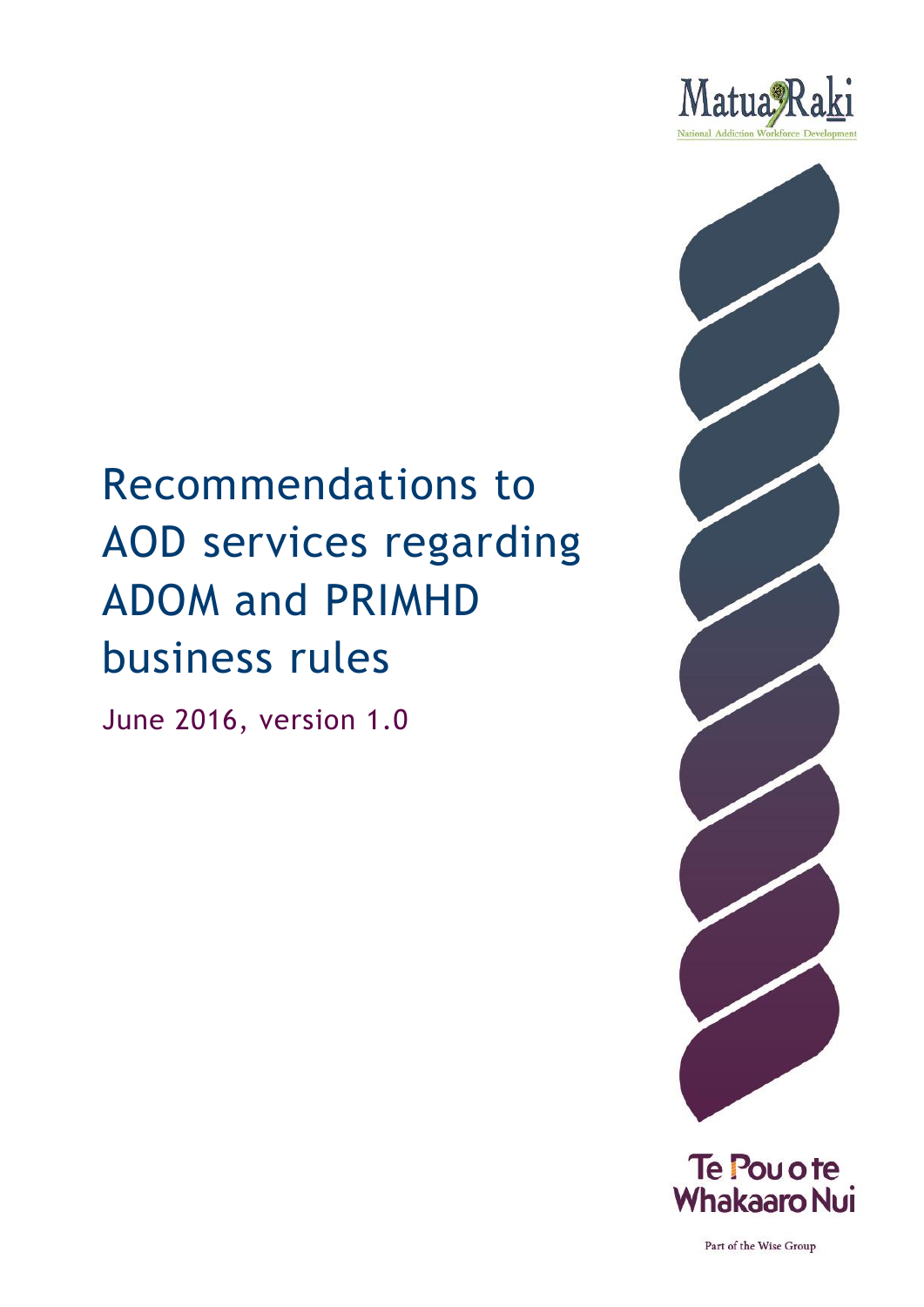## Background ADOM issues and proposed solutions

Implementation of ADOM was voluntarily rolled out from July 2014. During the final stages of mandated implementation, from 1 July 2015, a number of issues were raised relating to the ADOM code set. Specifically the need for additional codes to reflect the paper version of the form and to ensure data quality in interpreting the service user rated information in PRIMHD. These issues had not been raised during the voluntarily reporting period, where a number of services had been collecting ADOM for 12 months or more.

Te Pou proposes five additions and/or amendments to PRIMHD to resolve these issues.

Table 1 details the issue and rationale for proposed additions or amendments, and a proposed workaround for services until the changes have been implemented into PRIMHD. If accepted, these may be implemented through the NCAMP processes. Te Pou will keep services up to date on progress of these issues through ADOM Reflections and the ADOM webpages.

#### ADOM issues and proposed solutions

The following table provides a brief description of the proposed change, a rationale for each and a proposed workaround until NCAMP17 or an earlier maintenance release change.

| <b>No</b> | <b>Description of proposed</b>                                                                   | <b>Rationale for request</b>                                                                                                                                                                                                                                                                                                                                                                                                                                                                                                             | Proposed workaround until                                                                                                                                                                                                                                                                                                                      |
|-----------|--------------------------------------------------------------------------------------------------|------------------------------------------------------------------------------------------------------------------------------------------------------------------------------------------------------------------------------------------------------------------------------------------------------------------------------------------------------------------------------------------------------------------------------------------------------------------------------------------------------------------------------------------|------------------------------------------------------------------------------------------------------------------------------------------------------------------------------------------------------------------------------------------------------------------------------------------------------------------------------------------------|
|           | change                                                                                           | PRIMHD 10023-3-2015 code set standard table 2.8.1.2 outcome item value                                                                                                                                                                                                                                                                                                                                                                                                                                                                   | NCAMP17                                                                                                                                                                                                                                                                                                                                        |
| 1.        | Addition of a code for<br>'none/not applicable' valid<br>for Question 7 other drug b,<br>d and f | Data quality measure.<br>ADOM Question 7 asks about<br>'other drugs' but there is no<br>option to identify 'none'.<br>Question 7 is not mandatory in<br>PRIMHD, however, many PMS<br>systems have made this question<br>mandatory. In this case, the only<br>option is to record this as value<br>'99' – not answered. This is<br>incorrect and has potential to<br>undermine data analysis by<br>combining those service users<br>who have no other drugs, those<br>who did not answer the question,<br>or where an answer was missing. | Change this question to be<br>optional if it has been made<br>mandatory in the PMS system.<br><b>OR</b><br>Use value '99' not answered.<br>In analysis, 99 will be counted as<br>'missing or no other drugs' for<br>all records submitted.<br>Where value '99' is used for<br>'other drug 1, 2 or 3', default '0'<br>days to Q7 'days of use'. |
| 2.        | Amendment of code                                                                                | The ability to record the                                                                                                                                                                                                                                                                                                                                                                                                                                                                                                                | Code '99' is used for those                                                                                                                                                                                                                                                                                                                    |
|           | description for '99' to not                                                                      | difference between a question                                                                                                                                                                                                                                                                                                                                                                                                                                                                                                            | service users who opt not to                                                                                                                                                                                                                                                                                                                   |
|           | answered/missing                                                                                 | being 'not answered' and 'not                                                                                                                                                                                                                                                                                                                                                                                                                                                                                                            | answer an ADOM question as                                                                                                                                                                                                                                                                                                                     |

#### **Table 1: Five proposed changes to PRIMHD ADOM code set and business rules**



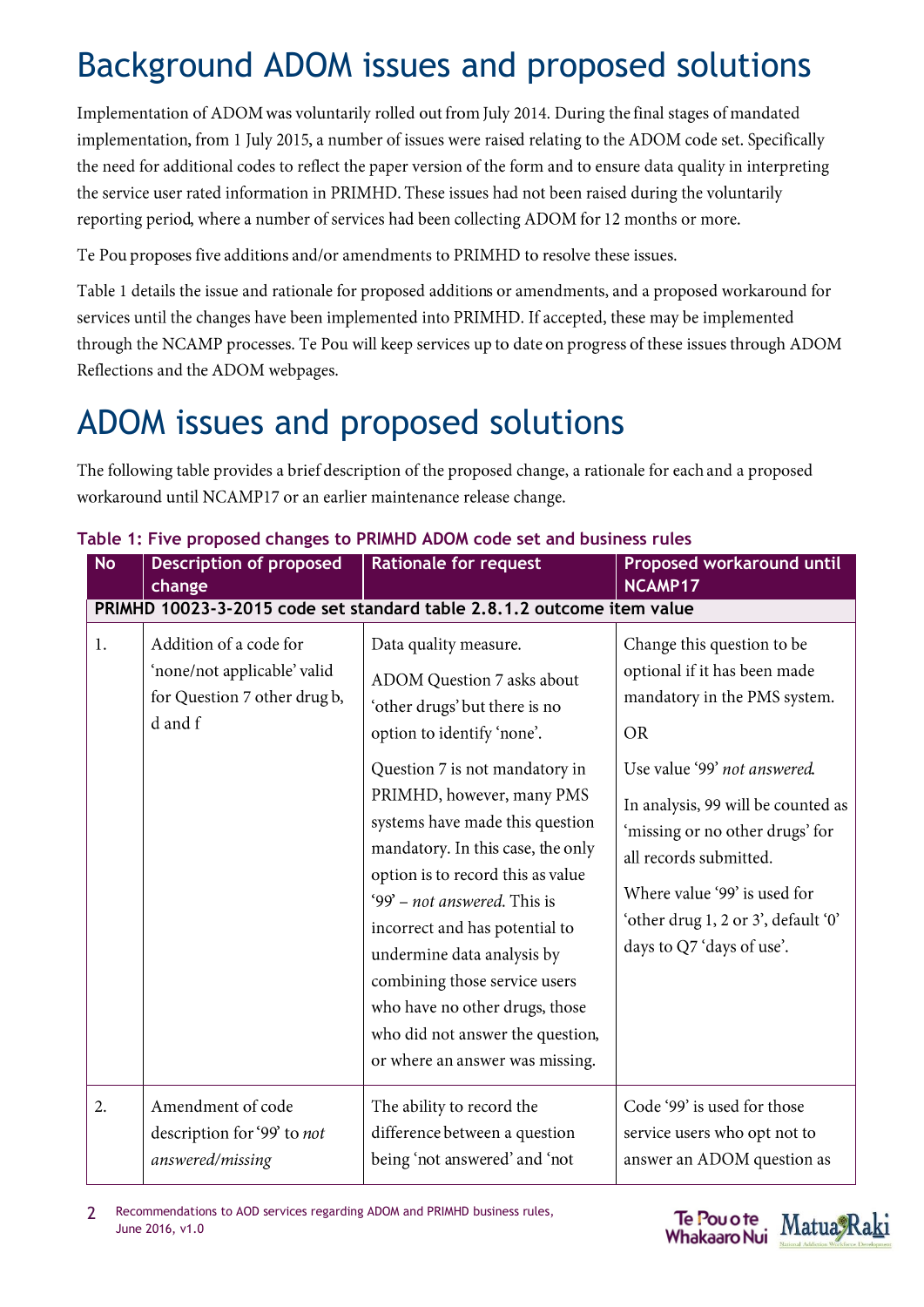| <b>No</b> | <b>Description of proposed</b><br>change                                                | <b>Rationale for request</b>                                                                                                                                                                                                                                                                                                                                                                                                                                                                    | Proposed workaround until<br>NCAMP17                                                                                                                                                                                                                                                                                                                                                                                            |
|-----------|-----------------------------------------------------------------------------------------|-------------------------------------------------------------------------------------------------------------------------------------------------------------------------------------------------------------------------------------------------------------------------------------------------------------------------------------------------------------------------------------------------------------------------------------------------------------------------------------------------|---------------------------------------------------------------------------------------------------------------------------------------------------------------------------------------------------------------------------------------------------------------------------------------------------------------------------------------------------------------------------------------------------------------------------------|
|           |                                                                                         | stated/missing' is relevant for a<br>service user rated measure.<br>Following discussions with the<br>PRIMHD data quality team, both<br>'not answered' and 'missing'<br>would be treated equally in<br>PRIMHD analysis.<br>Propose amending the '99' code<br>descriptor to not<br>answered/missing. This is more<br>consistent with current PRIMHD<br>use of code '99' for 'not<br>stated/missing'.                                                                                             | well as for those where the<br>answer is missing for another<br>reason.                                                                                                                                                                                                                                                                                                                                                         |
| 3.        | Add value 'L' -<br>cigarettes/tobacco as valid<br>outcome item value for<br>Question 9. | The option 'cigarettes' is not<br>included in table 2.8.1.2 (Outcome<br>item value) table as a valid<br>indicator of main substance of<br>concern for ADOM item 9.<br>However, the ADOM protocol or<br>collection form indicates Q8<br>'cigarettes' is a valid value for<br>consideration.<br>Feedback from clinical staff<br>indicates that not including<br>cigarettes as a potential indicator<br>of main substance of concern<br>under values the distress caused<br>by nicotine addiction. | Local systems set up to reflect<br>the ADOM form and collection<br>requirements should already<br>allow the identification of<br>'cigarettes' as one of the three<br>(3) main substances of concern.<br>This has not been able to be sent<br>in PRIMHD extracts but can be<br>reported locally.<br>Services are encouraged to use<br>'K' - other drug unspecified to<br>indicate there is another main<br>substance of concern. |

Te Pou o te Matua Raki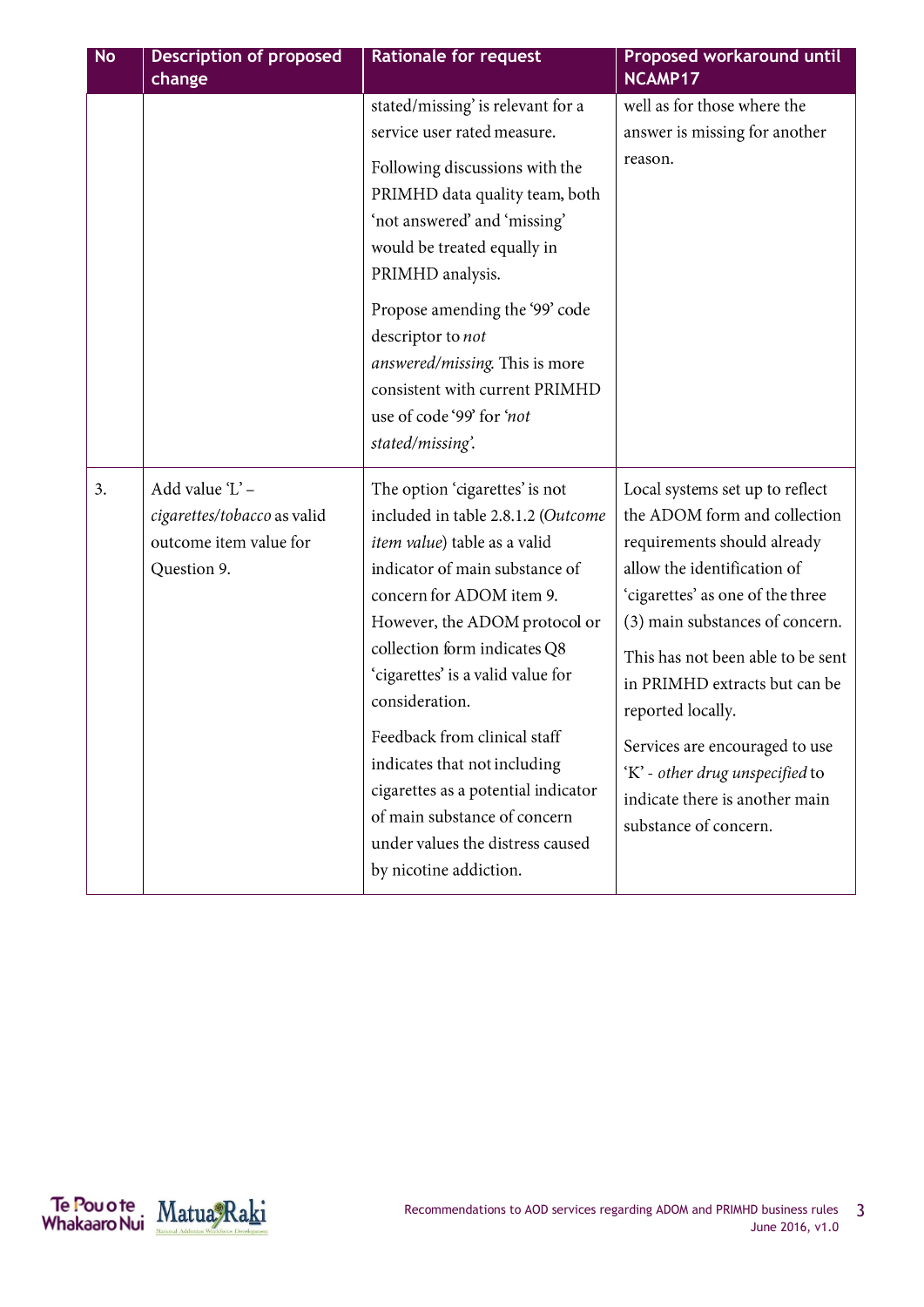| PRIMHD File Specification v2.2.3 - Section 5.8.3 Outcome Item (OI) Record Business Rules =<br>M1 (ADOM) |                                                                                                                                                                                                                                  |                                                                                                                                                                                                                                                                                                                                                                                                    |                                                                                                                                                                                                                                                                                                                                                                                                                                                                                                                   |  |  |
|---------------------------------------------------------------------------------------------------------|----------------------------------------------------------------------------------------------------------------------------------------------------------------------------------------------------------------------------------|----------------------------------------------------------------------------------------------------------------------------------------------------------------------------------------------------------------------------------------------------------------------------------------------------------------------------------------------------------------------------------------------------|-------------------------------------------------------------------------------------------------------------------------------------------------------------------------------------------------------------------------------------------------------------------------------------------------------------------------------------------------------------------------------------------------------------------------------------------------------------------------------------------------------------------|--|--|
| 4.                                                                                                      | Use existing PRIMHD<br>business rule logic to allow<br>duplicates to create a<br>warning, rather than an<br>error, when outcome item<br>value equals other drug,<br>unspecified for Question 7<br>'other drug' b, d and f        | 'Other drug, unspecified' is valid<br>as a response for Q7 b and/or d<br>and f - Item values do not include<br>every potential other drug on the<br>market at any one time. For<br>example, there may be one or<br>more synthetics.<br>Value '99' - not answered does not<br>return an error when used more<br>than once. The logic to allow<br>duplicates for some values is<br>already in place. | Duplicates of 'other drug,<br>unspecified' are currently<br>returned in PRIMHD<br>acknowledgement files as an<br>error.<br>Until a change is made to<br>PRIMHD to allow duplicates,<br>services are advised to remove<br>duplicates where 'other drug,<br>unspecified' is used more than<br>once for Q 7 b, d and/or f.                                                                                                                                                                                           |  |  |
| 5.                                                                                                      | Modification of the<br>PRIMHD file spec to reflect<br>a change from ERROR to<br>WARNING for reported<br>collections with Reason for<br>$Collection = RC19$<br>'Treatment end - DNA'<br>with more than two '99' or<br>'Z' values. | PRIMHD rules require all ADOM<br>items 1 to 20 to be populated with<br>only a maximum of two '99' or 'Z;<br>values. This results in a warning<br>when records are submitted with<br>more than two items which<br>cannot validly be populated due to<br>DNA.                                                                                                                                        | The Guide for Addiction<br>Practitioners recommends that<br>administrative data, including<br>identifying the reason as RC19<br>Treatment end - DNA, should be<br>submitted to PRIMHD within one<br>week of the treatment end due to<br>DNA.<br>Items should be submitted as<br>either '99' or 'Z'.<br>Note that information on rates of<br>DNA are also available through<br>PRIMHD referral end reason<br>'DG'- Gone No Address or Lost to<br>follow-up, as well as through<br>PRIMHD activity type 'T35' – Did |  |  |

These proposed changes need to be read in conjunction with the 10023.3:2015 PRIMHD Data Set and PRIMHD Code Set documents and the PRIMHD File Specification v2.2.3.